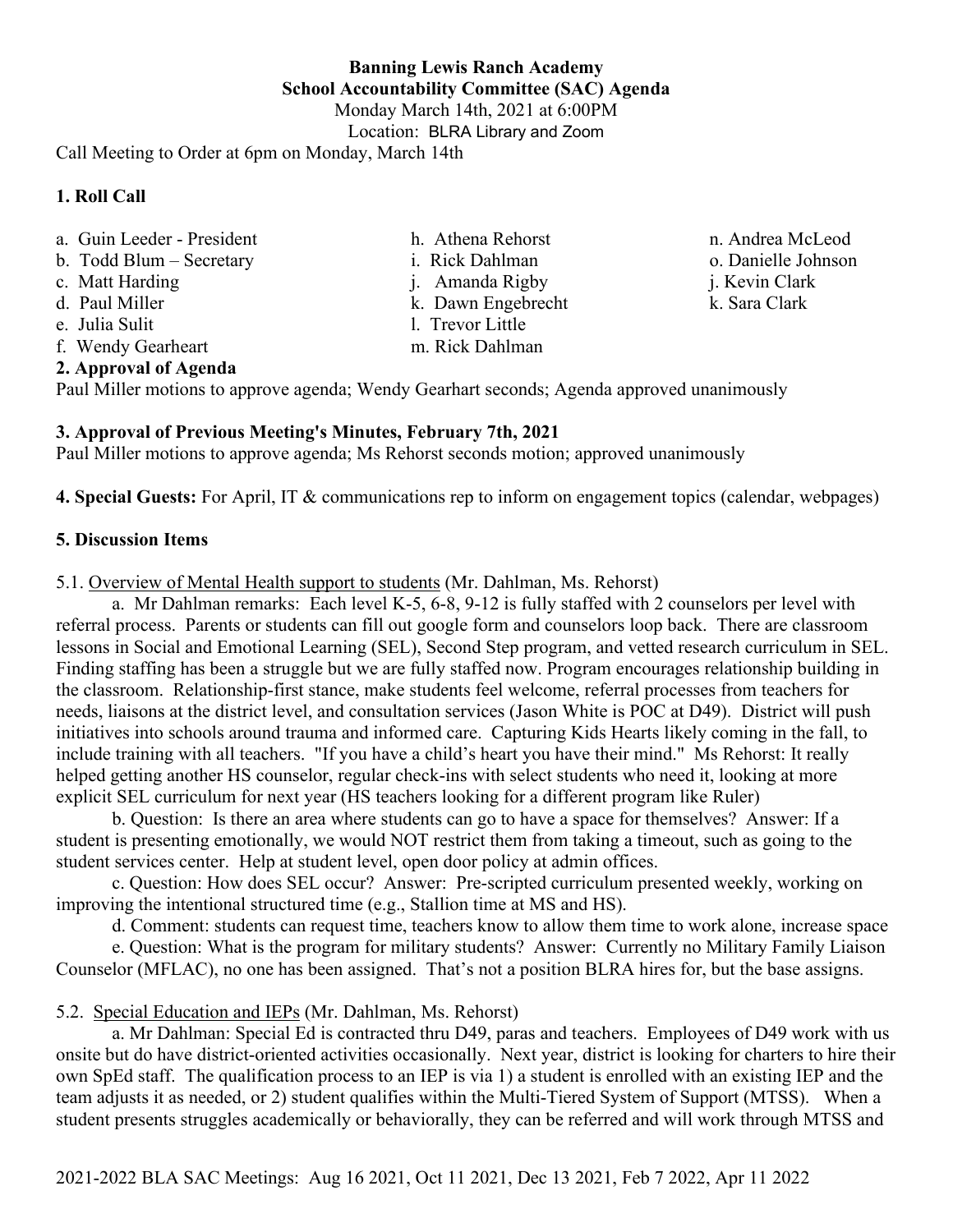see interventions and evaluate their responses (impulse-control). Address how to close the gap, track for 6 weeks, continue or do add actions. Will need our own staff in 2023-24 (and own nurse and food service).

b. Ms. Rehorst: When on the IEP they have accommodations or modifications in or outside the classroom (pull-out, push-in instruction within the class). Our teachers track the accommodations and steps taken, to ensure students are getting fidelity on implementation of the plan. The 504s are managed by the counseling department. Request parents communicate with teachers and admin to ensure all understand the accommodations. Working with other charters to find options for shared services across multiple charters.

c. Comment: Parent attended D49 SEAC, they discussed idea of outside consultants coming to schools, Substitutes need to know how to follow IEPs. Speakers and training available (D49 arranges for the training).

## 5.3. Updates from Subcommittee on Surveys (Ms. Rehorst)

a. Reviewed Preliminary results of Culture Survey: Survey will be shut down 18 March. So far 24 students have taken it. Fixes needed: Need to determine how to fix the survey so multiple kids can take the survey from the same link, parents can answer for different student experiences. Recommend having the kids answer the survey during Stallion time or other time while kids are onsite. Recommend a survey booth at Parent-Teacher conferences. Recommend more comment boxes, one after each question as appropriate.

b. Way Ahead: Continue to collect data on this survey through 18 March, bring full results to Survey Subcommittee. Make conclusions and develop follow-up questions. For this survey, make fixes for multiple entry problem; ways to improve how many people take the survey. Survey subcommittee to meet April 4<sup>th</sup> at 5:00 pm, to review climate results and plan next survey (May: Key Points, Did We Improve, Feedback).

c. Discussion on parent engagement topics for the whole school: S'mores difficult with links, need a better calendar for the whole school. Need to look at website organization (BLRA sites, alternative sites). Need to reach out to school IT support. Ms Rehorst to add this topic to tomorrow's Operations meeting.

### 5.4. Updates from the Subcommittee on Safety and Security (Mr. Miller)

a. Results of Security Survey: Reviewed the survey results, attended interviews with three security companies for security personnel and reviewed the companies' proposals. Funding has been approved for this year (July-through June) using MLO funding. CSPD and EPC SROs are not available, nor D49. Therefore, the school will contract with a private company. Three experienced companies were interviewed.

b. Way Ahead: Security Subcommittee to evaluate proposals (Cascadia, DC Securities, and Rupp Investigations) and select a contractor. Subcommittee will be able to interview individual candidates, companies are willing to run that person thru D49's vetting process. Parent Comments: Need to look at LEXIS/NEXIS community crime map database access (shootings, drug abuse, assaults, arrests). Developing relationships between kids and security personnel will be important. Consider if that security person can patrol nearby parks as well. PTO runs the WatchD.O.G.S. program to provide additional support to the school. Safety and Security Subcommittee will assess broader security initiatives after resolving security personnel issue.

#### 5.5. Parent and Family Engagement Plan (Mr. Harding)

a. Edited & approved: Paul Miller motions to approve; Julia Sulit seconds; approved unanimously

b. Mr. Harding comments: S'mores updates info is needed by Thursday. Calendar info can be added to that running calendar visible within S'mores.

c. Mr. Dahlman: Admin considering new parent engagement activities. Info to follow later.

d. School calendar needs to be consolidated across school. This will be an effort to pursue in the future.

## 5.6. Principal Feedback (Evaluation) (Ms. Leeder): Draft document not ready. Will discuss in April's meeting.

#### 5.7. Mill Levy Override (MLO) fund expenditures. (Technology, safety, compensation)

a. Mr Dahlman requested \$42,733 to complete outfitting of BLRA Clever Touches. BLPA has 1-to-1 Chromebooks, TVs. Paul Miller motions to approve; Sara Clark seconds; approved unanimously.

### 5.8. D49 Charter Review, Identify SAC Opportunities for Improvement (Ms. Sulit)

2021-2022 BLA SAC Meetings: Aug 16 2021, Oct 11 2021, Dec 13 2021, Feb 7 2022, Apr 11 2022